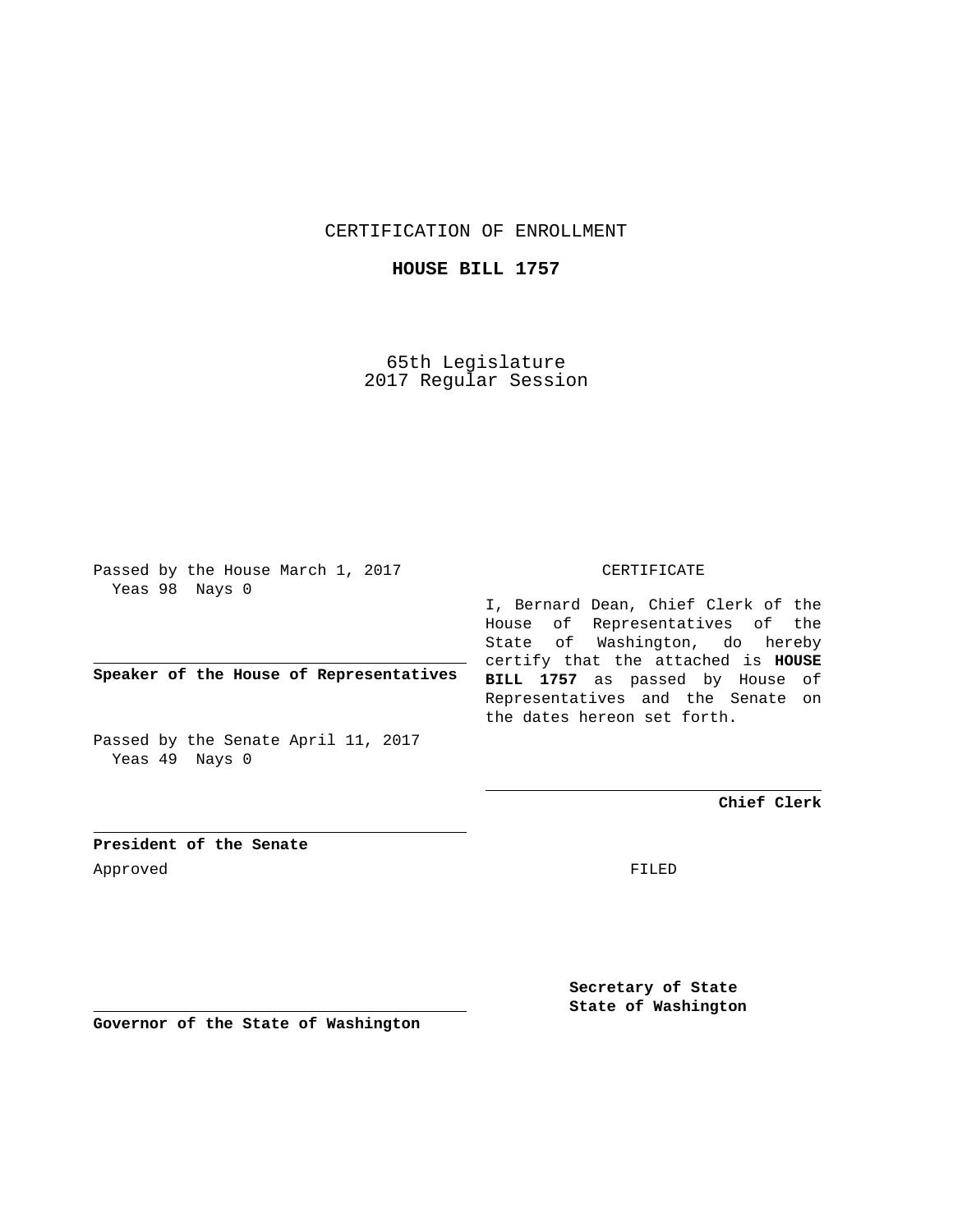## **HOUSE BILL 1757**

Passed Legislature - 2017 Regular Session

**State of Washington 65th Legislature 2017 Regular Session**

**By** Representatives Hayes and Pellicciotti

Read first time 01/27/17. Referred to Committee on Environment.

1 AN ACT Relating to transient accommodations contaminated by 2 methamphetamine; and amending RCW 64.44.005, 64.44.010, and 3 64.44.060.

4 BE IT ENACTED BY THE LEGISLATURE OF THE STATE OF WASHINGTON:

5 **Sec. 1.** RCW 64.44.005 and 1990 c 213 s 1 are each amended to read as follows:6

7 The legislature finds that some properties are being contaminated 8 by hazardous chemicals used in unsafe or illegal ways in the 9 manufacture of illegal drugs or by hazardous drugs contaminating 10 transient accommodations regulated by the department. Innocent 11 members of the public may be harmed by the residue left by these 12 chemicals when the properties are subsequently rented or sold without 13 having been decontaminated.

14 **Sec. 2.** RCW 64.44.010 and 2013 c 19 s 49 are each amended to 15 read as follows:

16 The words and phrases defined in this section shall have the 17 following meanings when used in this chapter unless the context 18 clearly indicates otherwise.

19 (1) "Authorized contractor" means a person who decontaminates, 20 demolishes, or disposes of contaminated property as required by this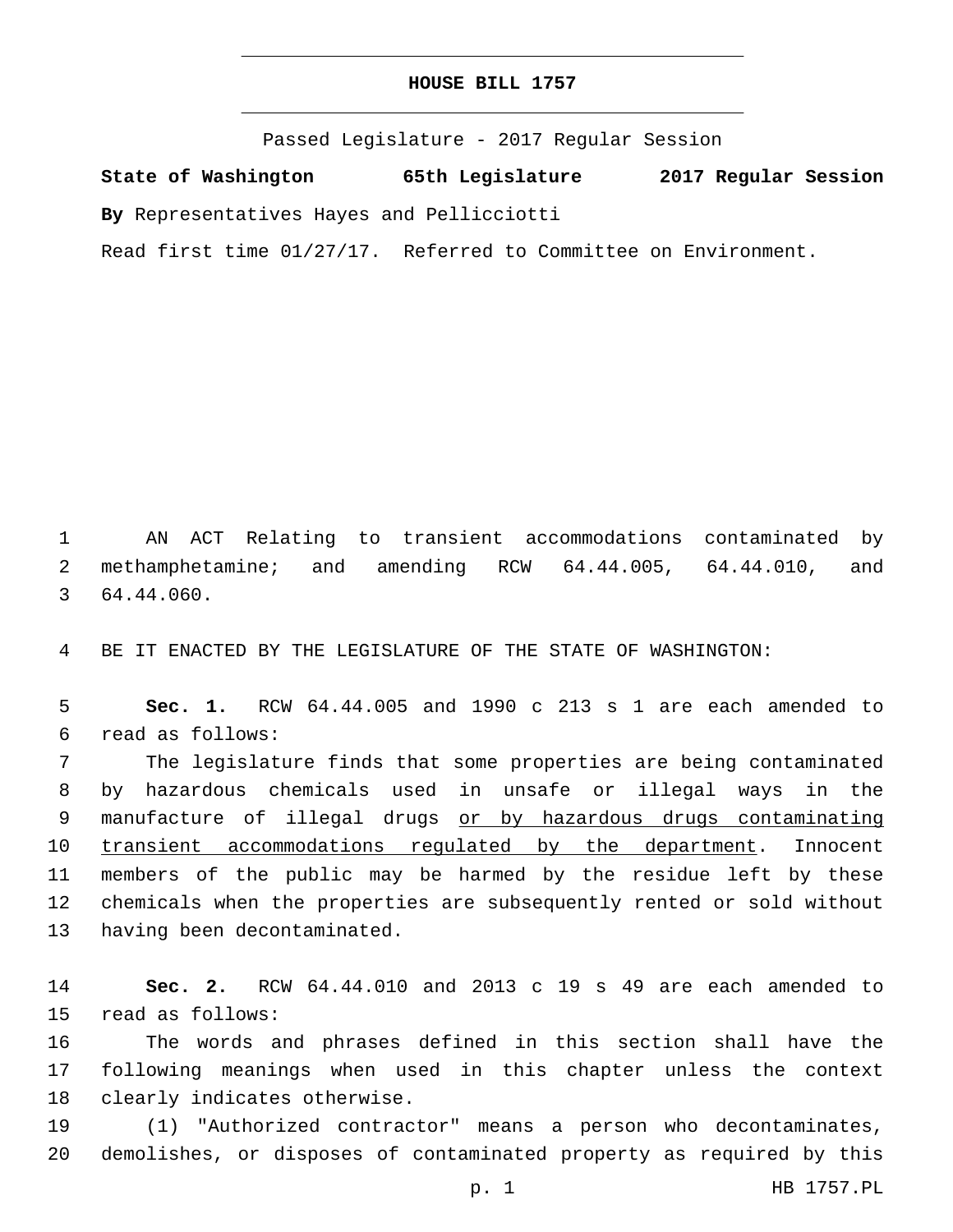chapter who is certified by the department as provided for in RCW 64.44.060.2

 (2) "Contaminated" or "contamination" means polluted by hazardous chemicals so that the property is unfit for human habitation or use due to immediate or long-term hazards. Property that at one time was contaminated but has been satisfactorily decontaminated according to procedures established by the state board of health is not "contaminated."8

(3) "Department" means the department of health.

10 (4) "Hazardous chemicals" means:

 (a) Methamphetamine in amounts exceeding the decontamination 12 standards set by the department when found in transient 13 accommodations such as hotels, motels, bed and breakfasts, resorts, 14 inns, crisis shelters, hostels, and retreats that are regulated by the department; and

 (b) The following substances associated with the illegal 17 manufacture of controlled substances:  $((+a))$   $(i)$  Hazardous 18 substances as defined in RCW 70.105D.020;  $((+b))$  (ii) precursor substances as defined in RCW 69.43.010 which the state board of health, in consultation with the pharmacy quality assurance commission, has determined present an immediate or long-term health 22 hazard to humans; and  $((e+))$  (iii) the controlled substance or substances being manufactured, as defined in RCW 69.50.101.

 (5) "Officer" means a local health officer authorized under 25 chapters 70.05, 70.08, and 70.46 RCW.

 (6) "Property" means any real or personal property, or segregable part thereof, that is involved in or affected by the unauthorized 28 manufacture, distribution, ((or)) storage, or use of hazardous chemicals. This includes but is not limited to single-family residences, units of multiplexes, condominiums, apartment buildings, transient accommodations, boats, motor vehicles, trailers, manufactured housing, any shop, booth, garden, or storage shed, and all contents of the items referenced in this subsection.

 **Sec. 3.** RCW 64.44.060 and 2013 c 251 s 6 are each amended to 35 read as follows:

 (1) A contractor, supervisor, or worker may not perform decontamination, demolition, or disposal work unless issued a certificate by the state department of health. The department shall establish performance standards for contractors, supervisors, and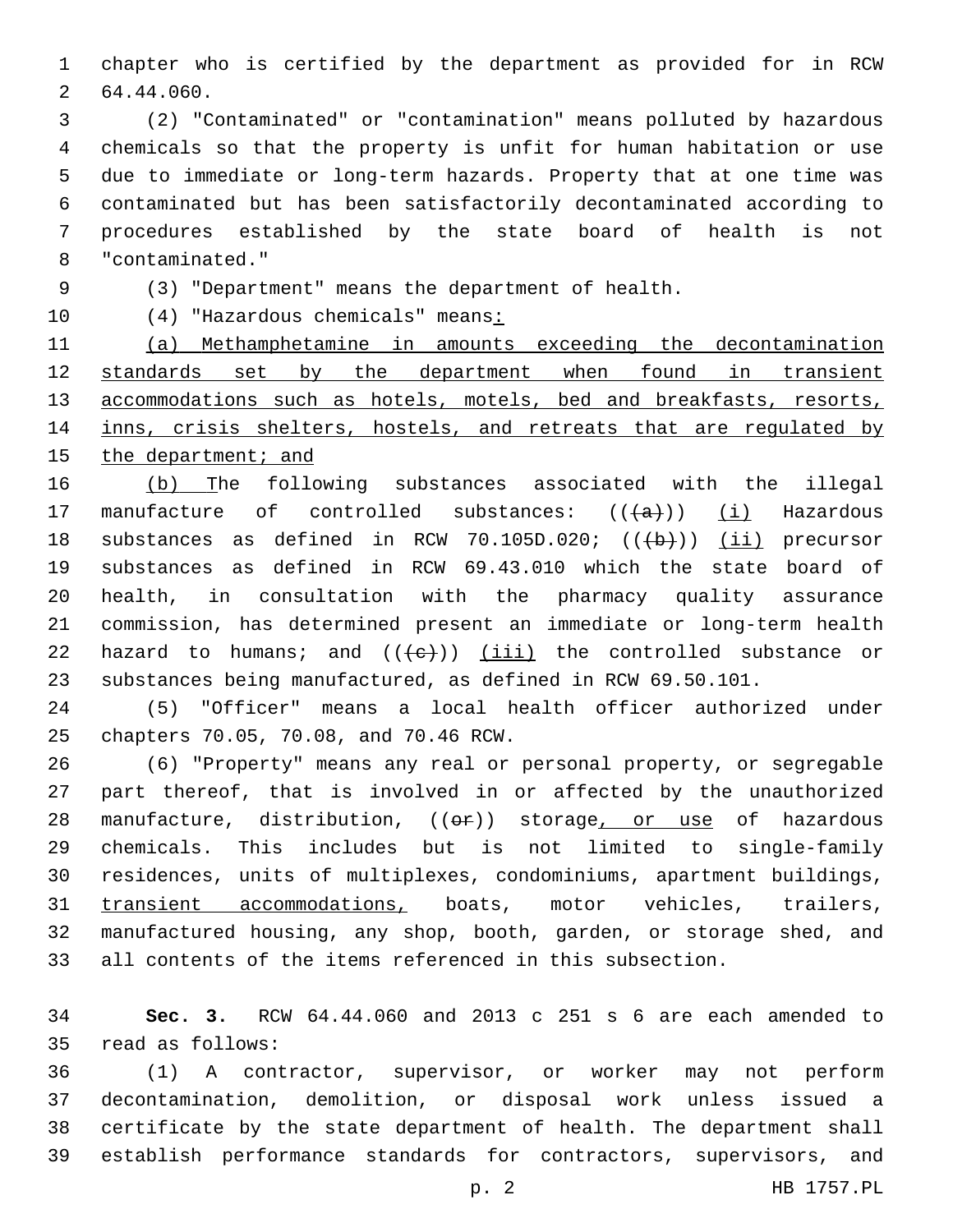workers by rule in accordance with chapter 34.05 RCW, the administrative procedure act. The department shall train and test, or may approve courses to train and test, contractors, supervisors, and workers on the essential elements in assessing contaminated transient accommodations or property used as an illegal controlled substances manufacturing or storage site to determine hazard reduction measures needed, techniques for adequately reducing contaminants, use of personal protective equipment, methods for proper decontamination, demolition, removal, and disposal of contaminated property, and relevant federal and state regulations. Upon successful completion of the training, and after a background check, the contractor, 12 supervisor, or worker shall be certified.

 (2) The department may require the successful completion of annual refresher courses provided or approved by the department for the continued certification of the contractor or employee.

 (3) The department shall provide for reciprocal certification of any individual trained to engage in decontamination, demolition, or disposal work in another state when the prior training is shown to be substantially similar to the training required by the department. The department may require such individuals to take an examination or 21 refresher course before certification.

 (4) The department may deny, suspend, revoke, or place restrictions on a certificate for failure to comply with the requirements of this chapter or any rule adopted pursuant to this chapter. A certificate may be denied, suspended, revoked, or have restrictions placed on it on any of the following grounds:

 (a) Failing to perform decontamination, demolition, or disposal 28 work under the supervision of trained personnel;

 (b) Failing to perform decontamination, demolition, or disposal work using department of health certified decontamination personnel;

31 (c) Failing to file a work plan;

(d) Failing to perform work pursuant to the work plan;

 (e) Failing to perform work that meets the requirements of the department and the requirements of the local health officers;

(f) Failing to properly dispose of contaminated property;

 (g) Committing fraud or misrepresentation in: (i) Applying for or obtaining a certification, recertification, or reinstatement; (ii) seeking approval of a work plan; and (iii) documenting completion of 39 work to the department or local health officer;